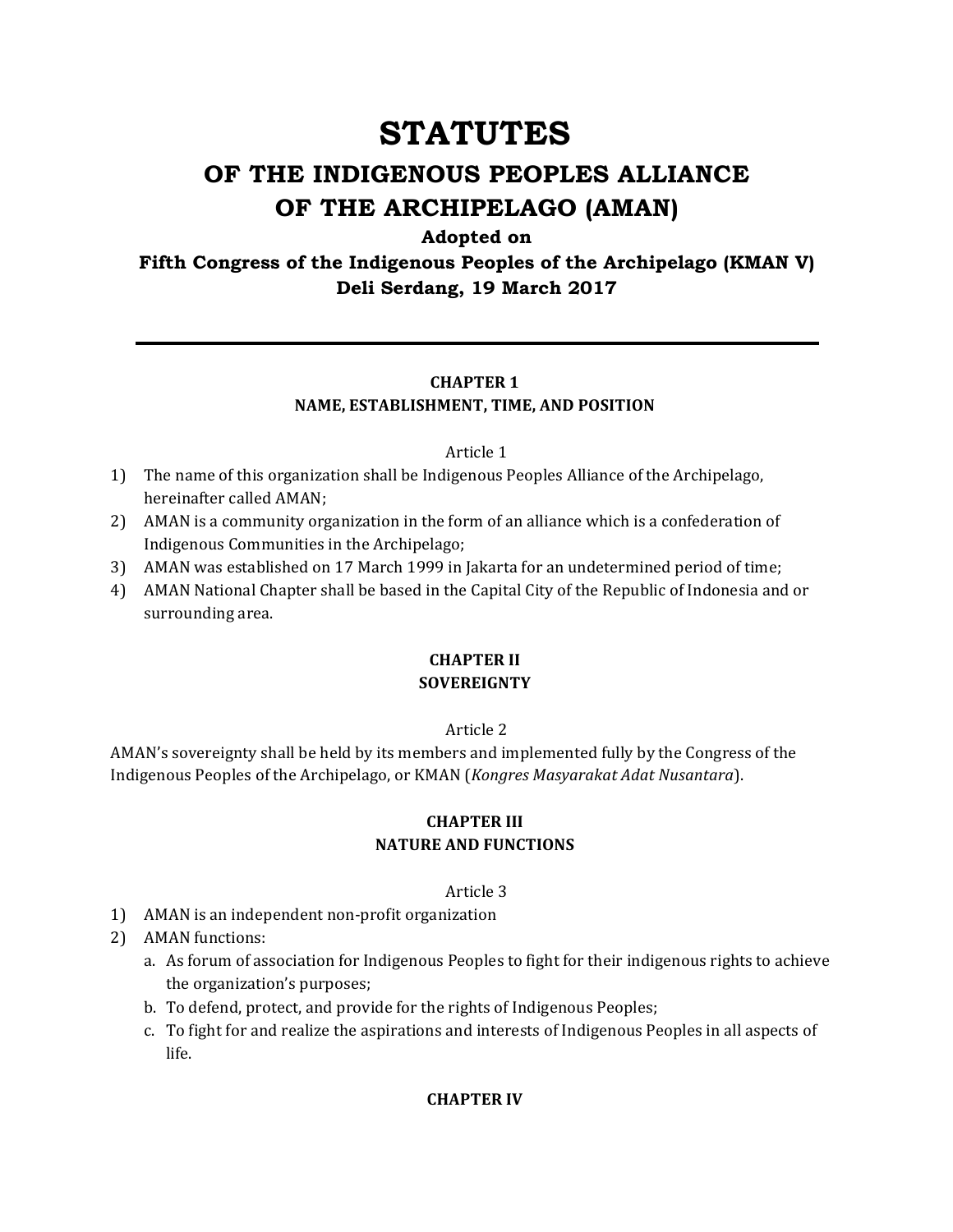#### FOUNDATION, VISION, MISSION, PURPOSES, AND PRINCIPLES

#### Article 4

AMAN is founded on a diverse indigenous system and Pancasila.

#### Article 5

AMAN's vision is to realize a fair and prosperous life for indigenous peoples.

#### Article 6

#### AMAN's missions are:

- 1) To restore confidence, degree, and dignity of Indigenous Peoples of the Archipelago, whether men or women, so that they are able to enjoy their rights.
- 2) To restore the sovereignty of the Indigenous Peoples of the Archipelago to protect their economic, social, cultural, and political rights.
- 3) To educate and enhance the abilities of Indigenous Peoples to protect and develop their customary wisdom to protect the land, water, and natural resources therein.
- 4) To develop democratic decision-making processes based on the wisdom of the Indigenous Peoples.
- 5) Defend and fight for the recognition, respect, protection, and fulfillment of the rights of Indigenous Peoples.

#### Article 7

AMAN's purpose is to realize Indigenous Peoples who are politically sovereign, economically independent, and culturally dignified.

#### Article 8

AMAN's principles are that of diversity, unity, justice, democracy, balance, gender equality, human rights, and sustainability.

## **CHAPTER V DOCTRINES**

#### Article 9

AMAN's doctrine is Tri Satya:

- 1) To faithfully protect and maintain the motherland as entrusted by the ancestors as the source of life of the Indigenous Peoples
- 2) To faithfully uphold customary and cultural values as entrusted by the ancestors, noble attitude in life, wisdom in action, deep identity of culture, strong customary law and institution, and sustainable customary land and everything therein.
- 3) To faithfully serve God Almighty or Ancestors of the Indigenous Peoples.

## **CHAPTER VI ATTRIBUTES**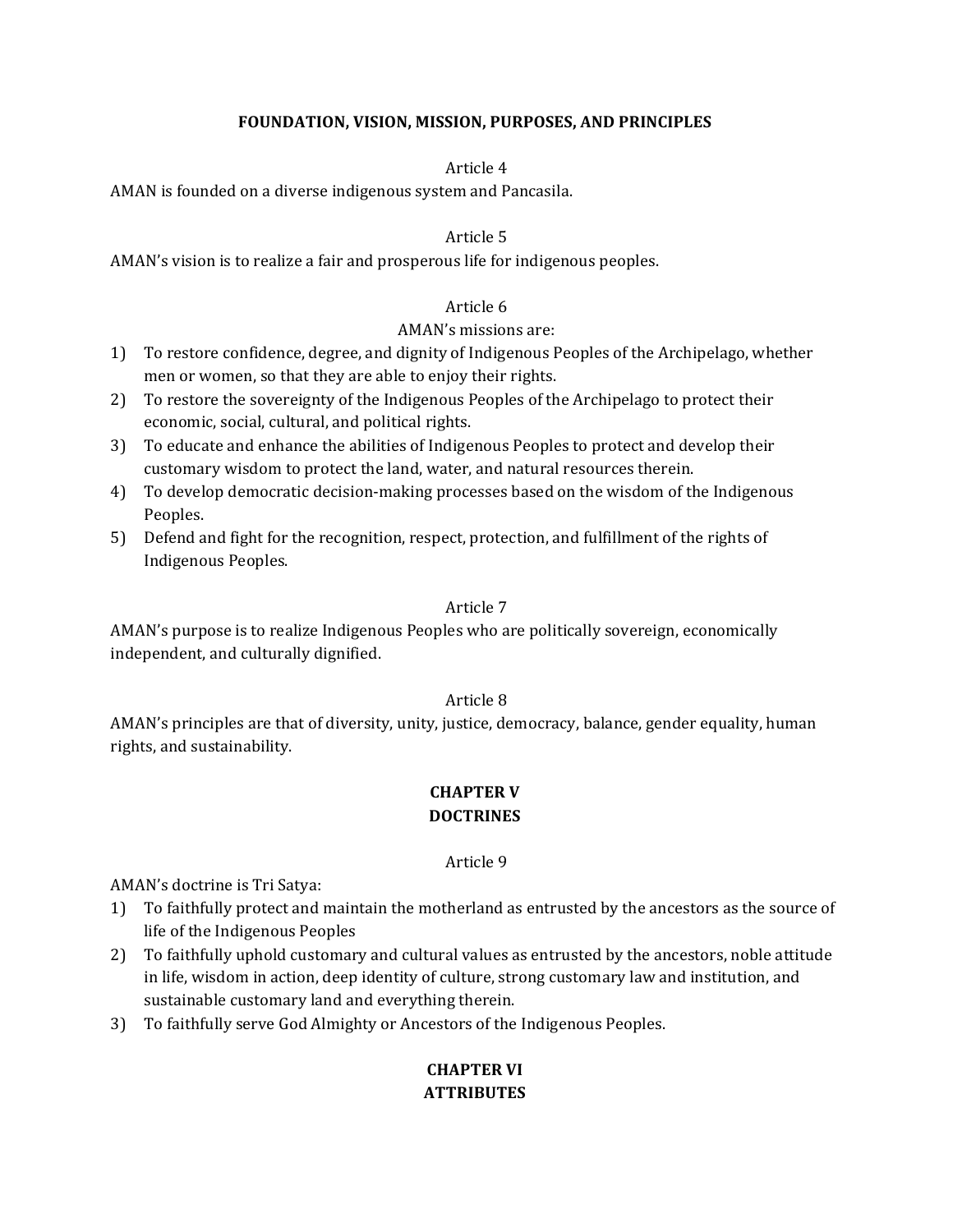- 1) AMAN's attributes comprises Flags, Symbols, Hymns, and Mars.
- 2) Definition and explanation of AMAN's Attributes as stated in article (1) shall be established in AMAN By-Laws.

## **CHAPTER VII MEMBERSHIP AND CADRES**

#### Article 11

- 1) AMAN's members shall be Indigenous Peoples Groups who have registered and agreed to AMAN Statute's and By-laws.
- 2) Indigenous Peoples Groups as stated in Paragraph (1) are legal subjects of a group of people who have lived for generations in a certain geographical area and are bound by their cultural identity, tied to their ancestral origins, have strong relationship with their land, territory and natural resources therein, as well as a values system that determine economic, political, social, and legal institutions.
- 3) AMAN's membership shall be approved in a National Chapter Meeting (*Rapat Pengurus Besar*/RPB), AMAN National Work Meeting (*Rapat Kerja Nasional*/RAKERNAS), and Congress of the Indigenous Peoples Alliance of the Archipelago (*Kongres Masyarakat Adat Nusantara*/KMAN).
- 4) Requirements and procedures for membership registration and approval shall be further stipulated in the By-laws.

#### Article 12

Every member of AMAN shall have the responsibilities to:

- 1) Uphold AMAN's name and honor.
- 2) Uphold AMAN's Statutes and By-laws as well as other valid regulations from AMAN.
- 3) Implement decisions of the Congress of the Indigenous Peoples of the Archipelago (KMAN), Regional Deliberations (*Musyawarah Wilayah*/MUSWIL), Local Deliberations (*Musyawarah Daerah*/MUSDA), and other valid decisions from AMAN's executive board meetings.
- 4) Distribute and fight for the realization of AMAN's vision, mission, and purpose.
- 5) Actively carry out AMAN's programs.
- 6) Pay membership dues in the amount as stated in the By-laws.

#### Article 13

Every member of AMAN shall have the rights to:

- 1) Participate in KMAN, MUSWIL and MUSDA.
- 2) Have 1 (one) vote during decision making in KMAN, MUSWIL, and MUSDA, KMANLUB, MUSWILUB, and MUSDALUB.
- 3) Select and be selected as AMAN executive board officer in all organization levels.
- 4) Receive the services and support from AMAN to carry out KMAN's mandates.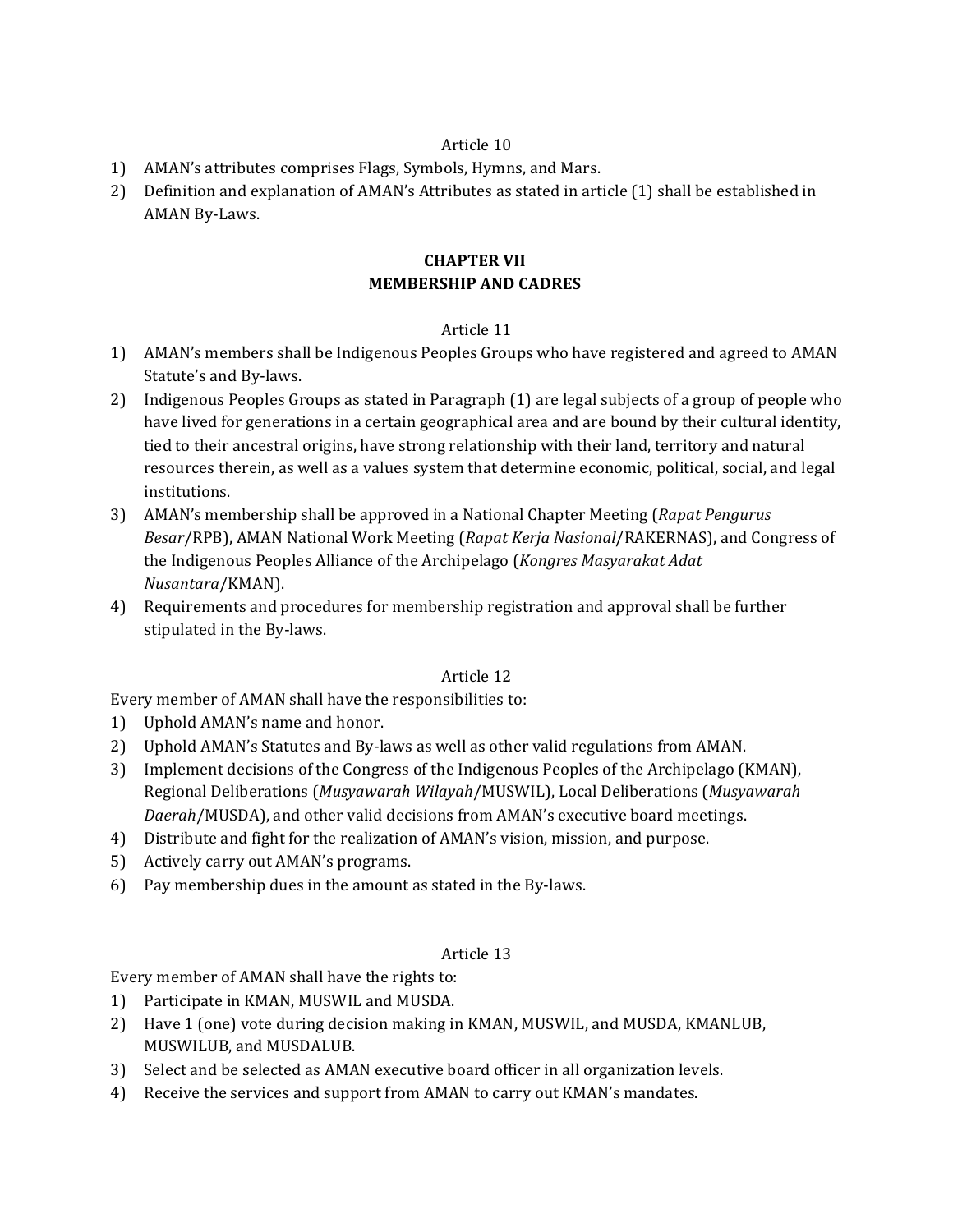- 5) Defend against accusations of violation of Statutes, By-Laws, and other AMAN valid regulations.
- 6) Propose other Indigenous Peoples Groups to join as AMAN's members following mechanisms and requirements as established in the By-Laws.

## **CHAPTER VIII BAB VIII ORGANIZATIONAL STRUCTURE AND MANAGEMENT AND AS AUTHORITY AND DUTIES OF EXECUTIVE BOARD**

## Article 14

AMAN's organizational structure shall comprise of:

- 1) AMAN at the national level, led by the National Chapter (*Pengurus Besar*/PB AMAN)
- 2) Regional AMAN at the regional level, led by the Regional Chapter (*Pengurus Wilayah*/PW AMAN)
- 3) Local AMAN at the local level, led by the Local Chapter (*Pengurus Daerah*/PD AMAN)

## Article 15

- 1) The National Chapter as stated in Article 14 Paragraph (1) shall be the scope for organizing indigenous peoples that encompasses the entire region of AMAN members' distribution.
- 2) Regional Chapter as stated in Article 14 Paragraph (2) shall be the scope for organizing indigenous peoples that includes at least 3 districts/municipalities or islands.
- 3) Local Chapter as stated in Article 14 Paragraph (3) shall be the scope for organizing indigenous peoples that includes one district or confederation region from at least 5 (five) indigenous peoples communities who are AMAN members in the area.

- 1) AMAN National Chapter is the highest level of AMAN executive body which shall be a collective. It comprises the AMAN National Council (*Dewan AMAN Nasional*/DAMANNAS) and AMAN Secretary General.
- 2) DAMANNAS as stated in Paragraph (1) are 2 (two) member delegates from each region, comprising a man and a woman, who are elected and appointed by said region in KMAN.
- 3) DAMANNAS delegates selection process by region shall begin with a submission of at least 2 (two) DAMANNAS candidates, comprising a man and a woman, from each region to meet in a special regional meeting to decide and appoint 2 (two) DAMANNAS delegates, comprising a man and a woman, as regional delegates
- 4) AMAN National Chapter shall have the authority to:
	- a. Determine national strategies in accordance with AMAN Statutes, By-Laws, RAKERNAS Decision, and AMAN RPB, as well as other valid AMAN Regulations.
	- b. Form an Expert Council with open membership based on required expertise and special capacity, whose tasks and responsibilities shall be designated through a valid Decision from AMAN National Chapter.
	- c. Approve the composition and personnel of AMAN Regional Chapter.
- 5) AMAN National Chapter shall have the responsibilities to:
	- a. Implement all provisions and policies in accordance with AMAN Statutes, By-Laws,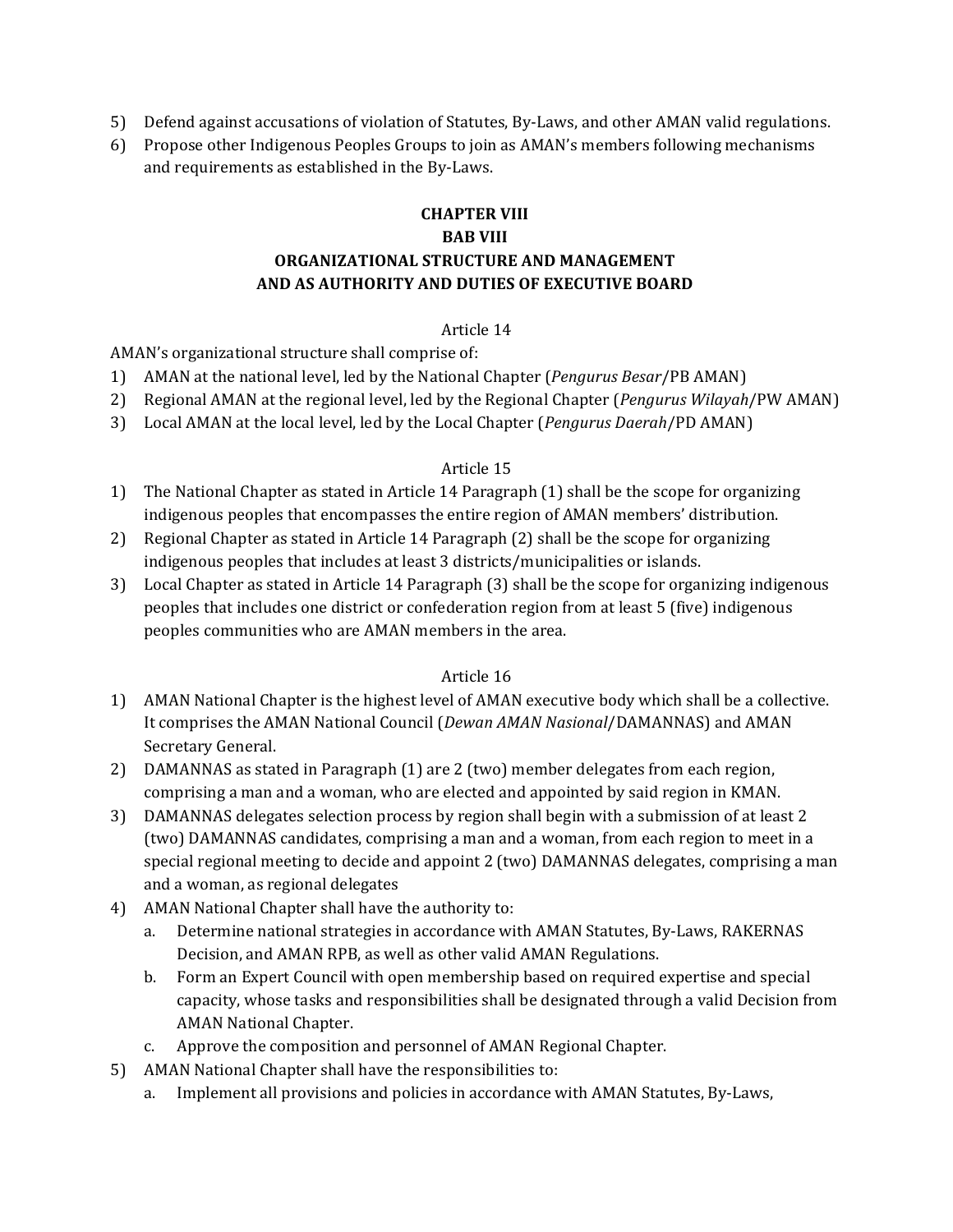RAKERNAS Decision, and AMAN RPB, as well as other valid AMAN Regulations.

b. Submit accountability report to AMAN members during KMAN.

## Article 17

- 1) DAMANNAS' tasks shall include:
	- a. Request for organization progress report from AMAN Secretary General during the National Chapter Meeting every  $6$  (six) months and can further review the reports submitted, and make a written evaluation complete with recommendations to deliver to AMAN Secretary General to improve the running of the organization.
	- b. Review organization's financial report and appoint a professional auditor to do so at the expense of the organization.
- 2) DAMANNAS' functions include:
	- a. Oversight functions;
	- b. Budgeting functions; and
	- c. Legislative/policy functions.
- 3) Further provisions on DAMANNAS' tasks and functions shall be established in the By-Laws
- 4) In the event that a DAMANNAS member ends their membership because of death, resignation, or proven to violate Statutes and By-Laws, then they shall be Recalled.
- 5) Recall procedures as stated in Paragraph (4) shall be further established in the By-Laws.
- 6) DAMANNAS comprises 14 people, to reflect the representation of the 7 (seven) regions, and
- 7) Representation of the 7 regions as stated in Paragraph (6) include Papua, Maluku Islands, Bali and Nusa Tenggara, Java, Sulawesi, Kalimantan, and Sumatra.
- 8) Every region shall appoint 2 (two) DAMANNAS members comprising a man and a woman. DAMANNAS shall be headed by 1 Chairperson and 2 Deputy Chairs, comprising men and women, as selected by DAMANNAS members.
- 9) To be a member of DAMANNAS, candidates must meet the following requirements:
	- a. Is a member of an Indigenous Peoples group who is a member of AMAN
	- b. Has worked and served for the indigenous peoples' movement, whether in their community or in an indigenous confederation in their region, for at least the last 3 (three) years.
	- c. Recommended by a community representative present in the KMAN in the relevant region.
- 10) Mechanisms and procedures for DAMANNAS member selection in each region shall be established in AMAN By-Laws.

- 1) The Secretary General of the Indigenous Peoples Alliance of the Archipelago shall have the following tasks and responsibilities:
	- a. To lead and hire staffs, consultants, and volunteers working in the AMAN National Chapter office following consultation with DAMANNAS
	- b. To establish, support, and facilitate Autonomous Bodies in accordance with the organization's needs and ability
	- c. To develop and implement programs as mandated by KMAN, RAKERNAS, and RPB.
	- d. To lead, direct, and control the quality of AMAN's services and support to its members.
	- e. To make official organization political statements.
	- f. To represent the organization in deliberations and creating binding agreement with other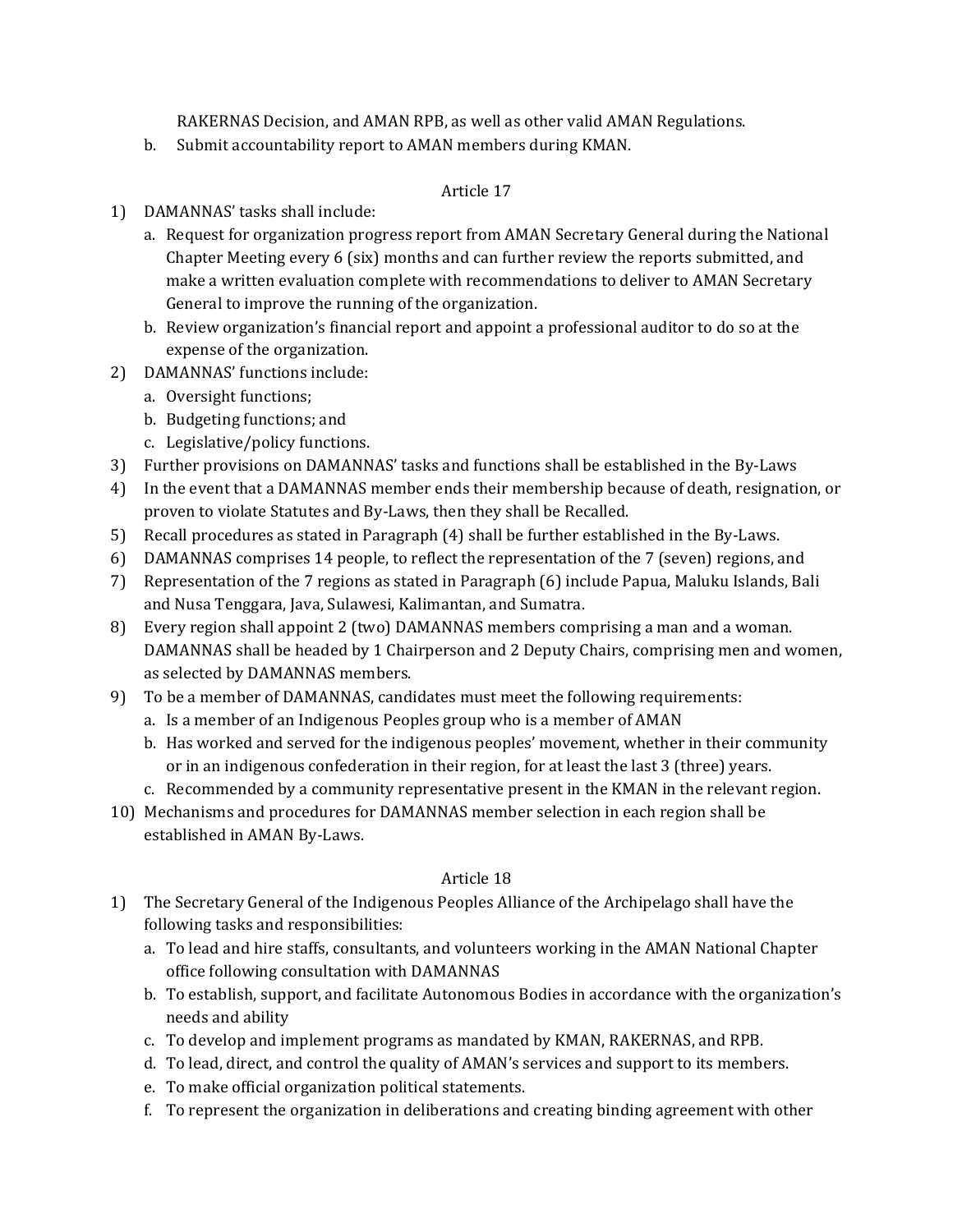parties.

- g. To submit a written organization implementation progress report to DAMANNAS every 6 (six) months.
- h. To hold KMAN, RAKERNAS, and RPB.
- 2) AMAN Secretary General shall be elected and appointed during KMAN. Nomination procedures shall be established through Decision of DAMANNAS.
- 3) AMAN Secretary General election process shall be established through KMAN Decision
- 4) In the event that the Secretary General of AMAN ends their term because of death, resignation, or terminated for being proven to violate Statutes and By-Laws, an Acting Secretary General of AMAN shall be appointed by DAMANNAS in an AMAN National Chapter Meeting specifically held to decide on and appoint an Acting Secretary General of AMAN.
- 5) Appointment and explanation of the duties of an Acting Secretary General of AMAN shall be established in the By-Laws.
- 6) To be the Secretary General of AMAN, candidates must meet the following requirements:
	- a. Is a member of an Indigenous Peoples group who is a member of AMAN
	- b. Willing to reside in the city of the National Chapter office as proven by a Statement of Willingness
	- c. Proven to have never violated AMAN Statutes and By-Laws
	- d. Willing to work full time
	- e. Has worked and served for the indigenous peoples' movement, whether in their community or region or nationally or internationally, at least for the past 3 (three) consecutive years.
	- f. Understands and is able to implement KMAN Decisions.
	- g. Possesses an experience in organization and/or to independently manage a program for at least 3 (three) years.
	- h. Is not a member of the Indonesian Army, Police, civil servant, and is not part of the executive board of any political party.

- 1) AMAN Regional Chapter is the organization Executive Body which shall be a collective at the regional level and comprise of:
	- a. Regional Board of AMAN, hereafter referred to as DAMANWIL (*Dewan AMAN Wilayah*)
	- b. Regional Chapter Executive Body of the Indigenous Peoples Alliance of the Archipelago, hereafter referred to as BPH AMANWIL (*Badan Pelaksana Harian AMAN Wilayah*).
- 2) AMAN Regional Chapter shall have the authority to:
	- a. Decide on organization policies at the regional level in accordance with Statutes, By-Laws, and other organization regulations.
	- b. Form an Expert Council with open membership based on required expertise and special capacity at the regional level, whose tasks and responsibilities shall be designated through a valid Decision from AMAN Regional Chapter.
	- c. Approve the composition and personnel of AMAN Local Chapter Executive Body (at each chapters).
- 3) AMAN Regional Chapter shall have the responsibilities to:
	- a. Implement provisions and policies in accordance with Statutes, By-Laws, and other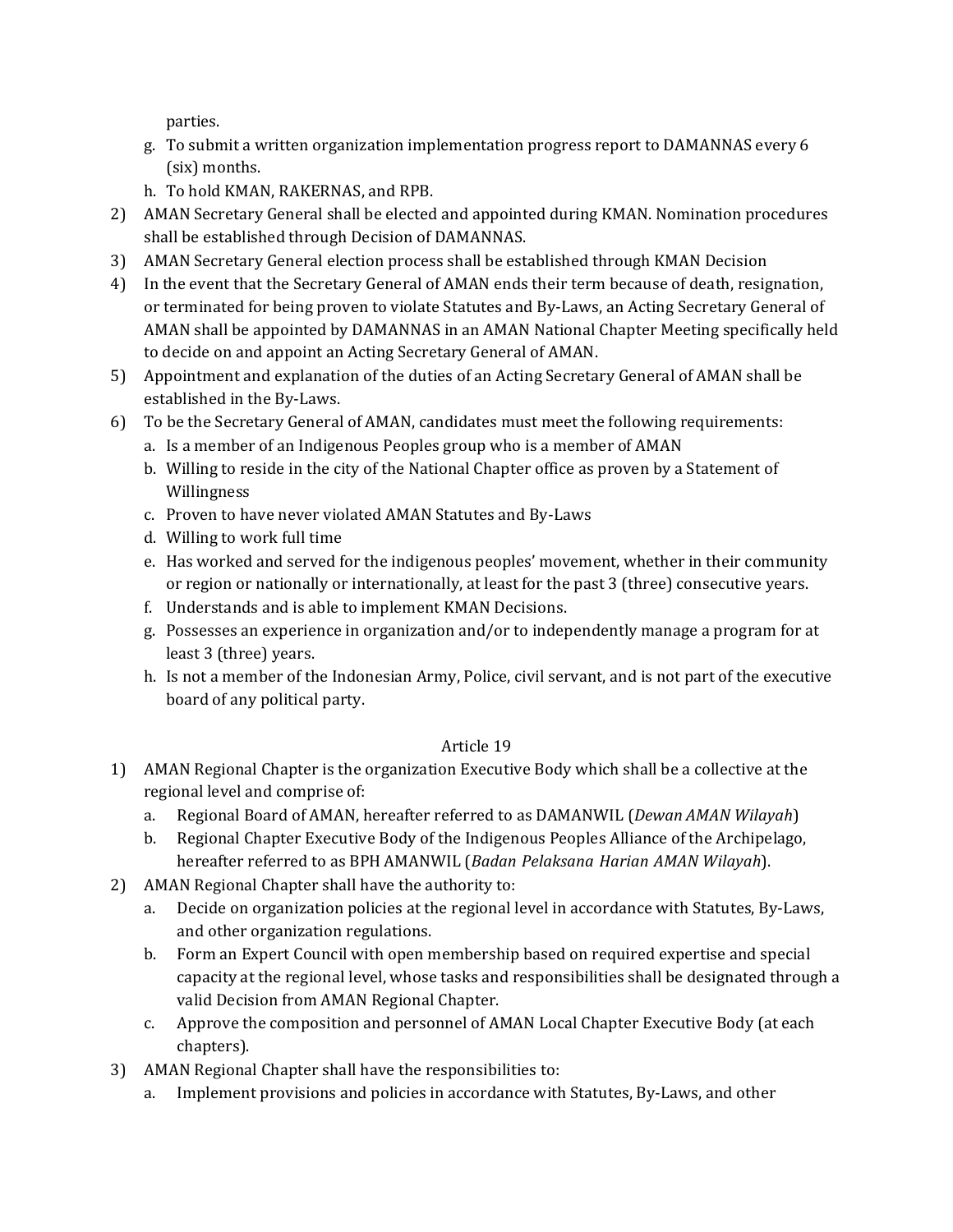organization regulations.

- b. Provide direct and indirect services and support to AMAN Local Chapters and AMAN members in its region.
- c. Submit accountability report to AMAN members during MUSWIL.

## Article 20

- 1) DAMANWIL shall have the following tasks and responsibilities:
	- a. To direct and oversee the performance of BPH AMANWIL.
	- b. Request for organization progress report from BPH AMANWIL during the Regional Chapter Meeting every  $6$  (six) months and can further review the reports submitted, and make a written evaluation report complete with recommendations to deliver to BPH AMANWIL to improve the running of the organization.
	- c. When reviewing the organization's financial report, DAMANWIL can request for the assistance of a professional auditor to do so at the expense of the organization.
- 2) DAMANWIL's functions include:
	- a. Oversight functions;
	- b. Budgeting functions; and
	- c. Legislative/policy functions.
- 3) Further provisions on DAMANWIL's tasks and functions shall be established in the By-Laws
- 4) DAMANWIL shall be elected and appointed during MUSWIL and comprise an odd number of at least 3 people and no more than 9 people comprising men and women.
- 5) In the event that a DAMANWIL member ends their membership because of death, resignation, or proven to violate Statutes and By-Laws, then they shall be Recalled.
- 6) DAMANWIL shall be headed by 1 Chairperson and 2 Deputy Chairs, comprising men and women, as selected by DAMANWIL members.
- 7) To be a member of DAMANWIL, candidates must meet the following requirements:
	- a. Is a member of and appointed by an Indigenous Peoples group who is a member of AMAN
	- b. Has worked and served for the indigenous peoples' movement, whether in their community or in an indigenous confederation in their region, at least for the last 2 (two) consecutive years.

- 1) The Chair of BPH AMANWIL shall have the following tasks and responsibilities:
	- a. To lead and hire staffs, consultants, and volunteers working in the AMAN Regional Chapter office.
	- b. To develop and implement programs as mandated by KMAN, RAKERNAS, RPB, MUSWIL, RAKERWIL, and RPW.
	- c. To lead, direct, and control the quality of AMAN's services and support to its members.
	- d. To make official organization political statements.
	- e. To represent the organization in deliberations and creating binding agreement with other parties.
	- f. To submit a written organization implementation progress report to DAMANWIL in the RPW and to AMAN Secretary General in the RPB every 6 (six) months.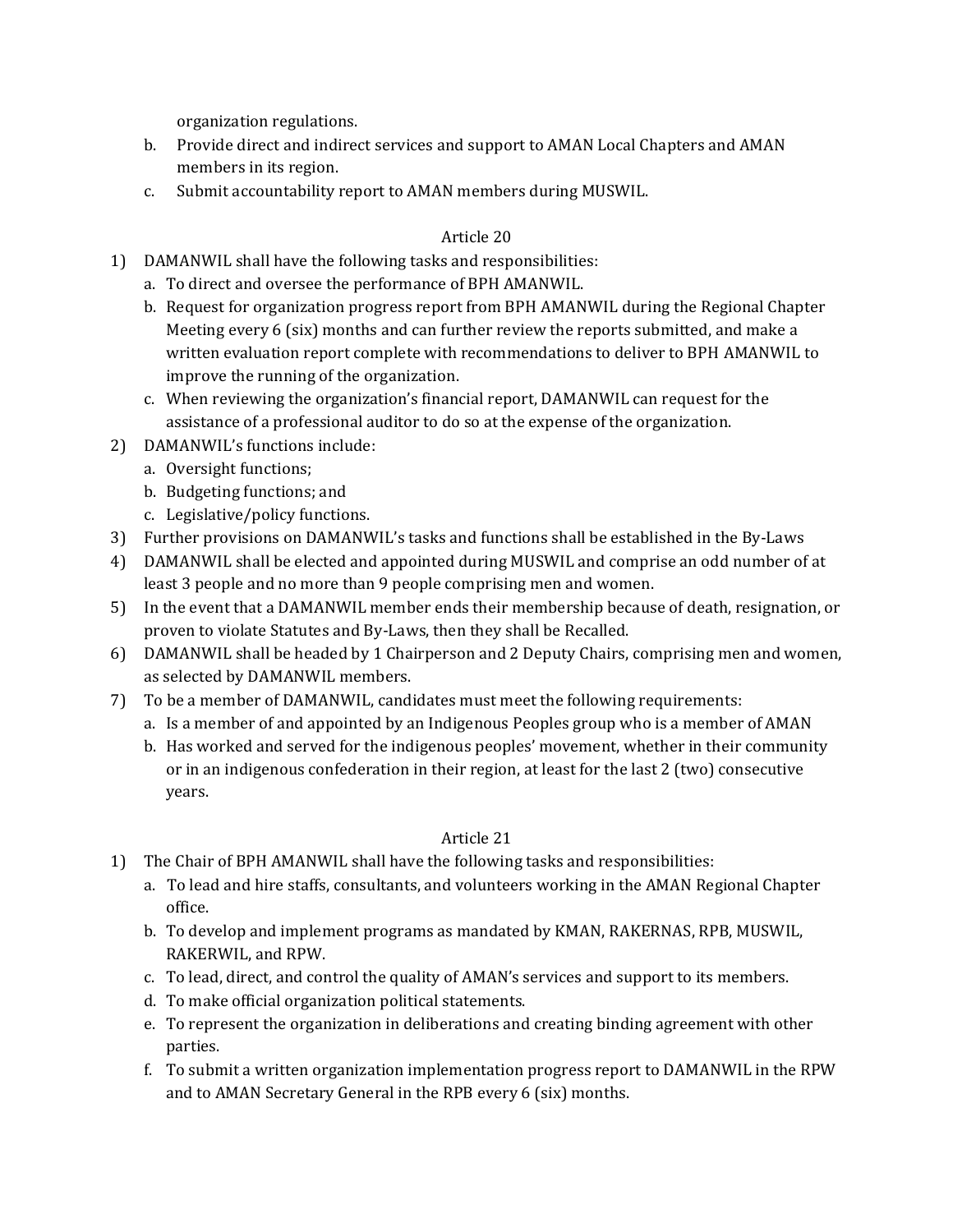- g. To hold MUSWIL, RAKERWIL, and RPW.
- h. To coordinate and facilitate regional wing organizations.
- 2) BPH AMANWIL Chair shall be elected and appointed during KMAN. Nomination procedures shall be established through Decision of DAMANWIL.
- 3) In the event that the BPH AMANWIL Chair ends their term because of death, resignation, or terminated for being proven to violate Statutes and By-Laws, a BPH AMANWIL Chair shall be appointed by DAMANWIL and approved by the AMAN Secretary General until the end of the term.
- 4) To be Chair of BPH AMANWIL, candidates must meet the following requirements:
	- a. Is a member of an Indigenous Peoples group who is a member of AMAN
	- b. Willing to work full time
	- c. Proven to have never violated AMAN Statutes and By-Laws
	- d. Has worked and served for the indigenous peoples' movement, whether in their community or region or nationally or internationally, at least for the past  $2$  (two) consecutive years.
	- e. Understands and is able to implement Decisions of KMAN, RAKERNAS, RPB, MUSWIL, RAKERWIL, and RPW.
	- f. Possesses an experience in organization and/or to independently manage a program for at least 2 (two) years.
	- g. Is not a member of the Indonesian Army, Police, civil servant, and is not part of the daily executive board of any political party.

- 1) AMAN Local Chapter is the organization Executive Body which shall be a collective at the local level and comprise of:
	- a. Local Chapter Executive Body of the Indigenous Peoples Alliance of the Archipelago, hereafter referred to as BPH AMANDA (*Badan Pelaksana Harian AMAN Daerah*).
	- b. Local Board of AMAN, hereafter referred to as DAMANDA (*Dewan AMAN Daerah*), as Local Organization Oversight and Advisory body.
- 2) AMAN Local Chapter shall have the authority to:
	- a. Decide on organization policies at the local level in accordance with Statutes, By-Laws, and other organization regulations.
	- b. Form an Expert Council with open membership based on required expertise and special capacity at the local level, whose tasks and responsibilities shall be designated through a valid Decision from AMAN Local Chapter.
- 3) AMAN Local Chapter shall have the responsibilities to:
	- a. Implement provisions and policies in accordance with Statutes, By-Laws, and other organization regulations.
	- b. Provide direct and indirect services and support to AMAN members in its local jurisdiction.
	- c. Submit accountability report to AMAN members during MUSDA.

- 1) DAMANDA shall have the following tasks and responsibilities:
	- a. To direct and oversee the performance of AMAN Local Chapter Executive Body (BPH AMANDA).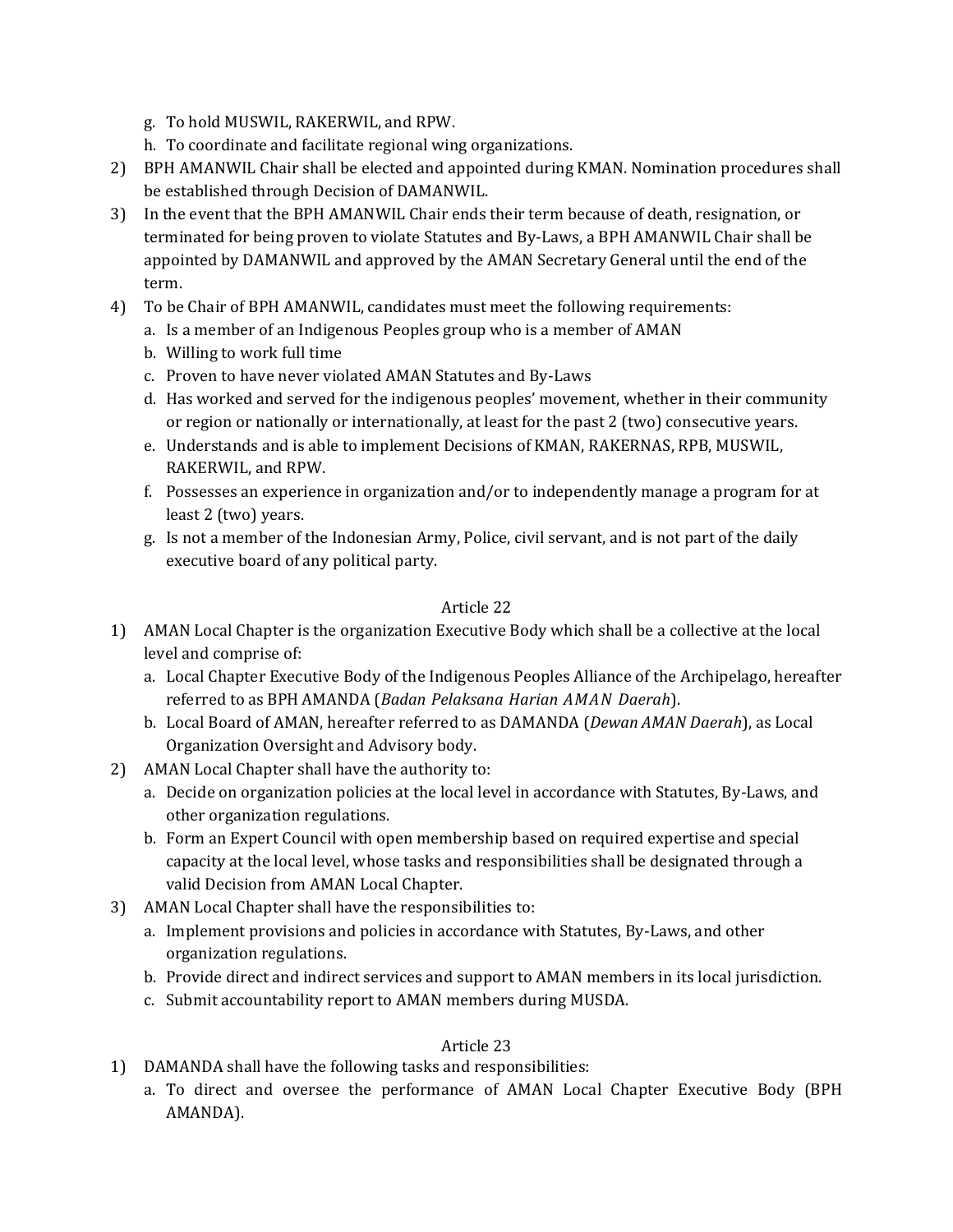- b. Request for organization progress report from BPH AMANDA every  $6$  (six) months and can further review the reports submitted, and make a written evaluation report complete with recommendations to deliver to BPH AMANDA and/or AMANWIL and AMAN Secretary General to improve the running of the organization.
- c. When reviewing the organization's financial report, DAMANDA can request for the assistance of a professional auditor to do so at the expense of the organization.
- 2) DAMANDA shall be elected and appointed during MUSWIL and comprise of 3 or 5 people comprising men and women.
- 3) In the event that a DAMANDA member ends their membership because of death, resignation, or proven to violate Statutes and By-Laws, then they shall be Recalled through a deliberation of Indigenous Peoples Community until the end of the said member's term.
- 4) DAMANDA shall be headed by 1 Chairperson and 1 Deputy Chair who shall be elected from the members during the DAMANDA Meeting.
- 5) To be a member of DAMANDA, candidates must meet the following requirements:
	- a. Is a member of and appointed by an Indigenous Peoples group who is a legal member of AMAN
	- b. Has worked and served for the indigenous peoples' movement, whether in their community or in an indigenous peoples confederation organization in their region, at least for the last 2 (two) years.

- 1) The Chair of BPH AMANDA shall have the following tasks and responsibilities:
	- a. To lead and hire staffs, consultants, and volunteers working in the AMAN Local Chapter office.
	- b. To develop and implement programs as mandated by KMAN, RAKERNAS, RPB, MUSWIL, RAKERWIL, MUSDA, and RAKERDA, as well as other regulations.
	- c. To lead, direct, and control the quality of AMAN's services and support to its members.
	- d. To make official organization political statements.
	- e. To represent the organization in deliberations and creating binding agreement with other parties.
	- f. To submit a written organization implementation progress report to DAMANWIL in the RPW and to AMAN Secretary General in the RPB every 6 (six) months.
	- g. To hold Local Deliberations (*Musyawarah Daerah*), hereafter referred to as MUSDA, and Local Chapter Executive Body Meeting (*Rapat Pengurus Daerah*/RPD).
- 2) BPH AMANDA Chair shall be elected and appointed during MUSDA. Nomination procedures shall be established through Decision of DAMANDA.
- 3) In the event that the BPH AMANDA Chair ends their term because of death, resignation, or terminated for being proven to violate Statutes and By-Laws, a BPH AMANDA Chair shall be appointed by DAMANDA and approved by the Chair of the AMANWIL until the end of the term.
- 4) To be Chair of BPH AMANDA, candidates must meet the following requirements:
	- a. Is a member of an Indigenous Peoples group who is a member of AMAN
	- b. Willing to work full time
	- c. Proven to have never violated AMAN Statutes and By-Laws
	- d. Has worked and served for the indigenous peoples' movement, whether in their community or region or nationally or internationally, for at least the past 2 (two) consecutive years.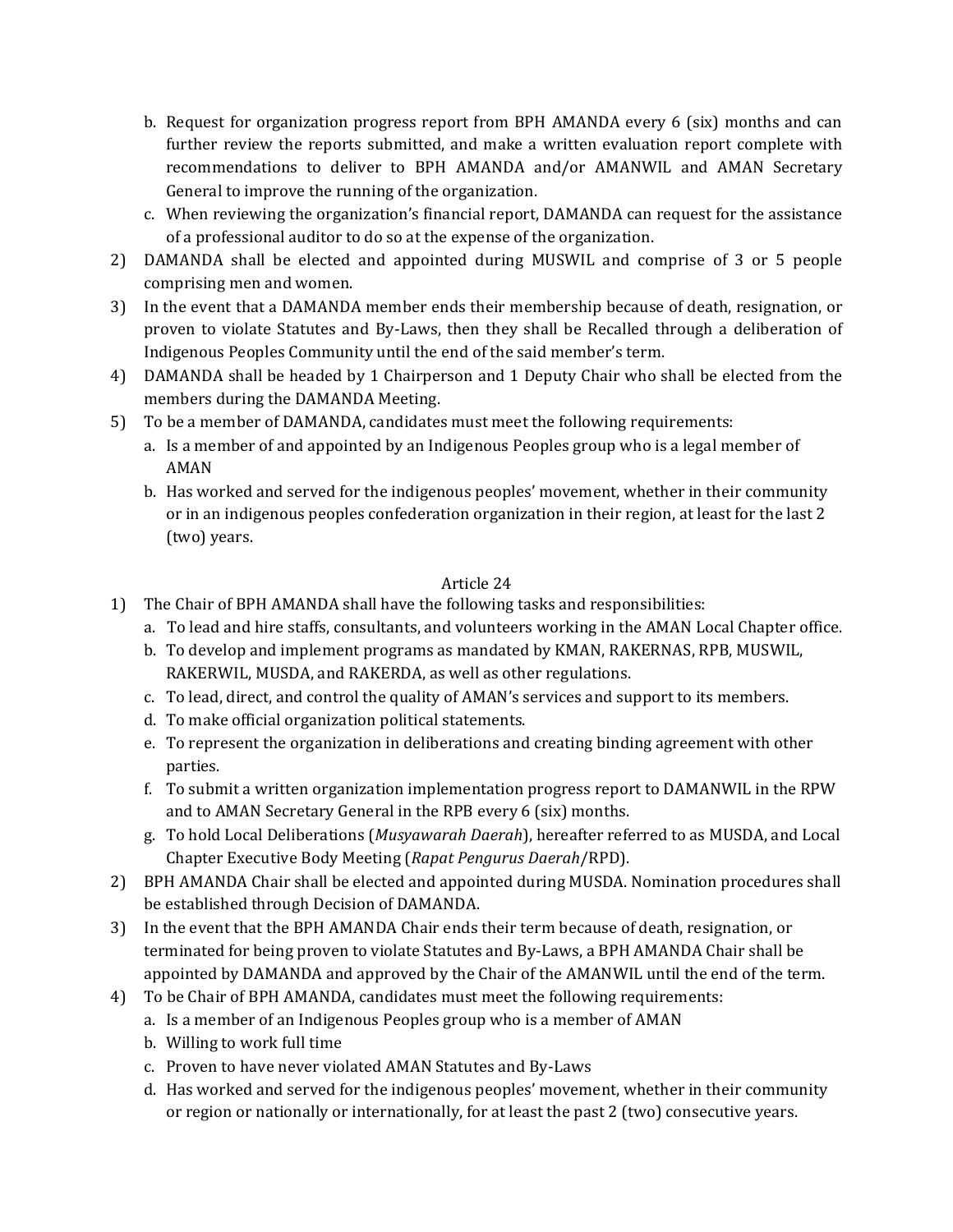- e. Understands and is able to implement Decisions of KMAN and MUSDA.
- f. Possesses an experience in organization and/or to independently manage a program at least for 2 (two) years.
- g. Is not a member of the Indonesian Army, Police, civil servant, and is not part of the daily executive board of any political party.

#### **CHAPTER IX WING ORGANIZATION**

#### Article 25

- 1) To expedite the achievement of the organization's objectives, the National Chapter can establish Wing Organizations.
- 2) Procedures for establishing Wing Organizations shall be established in the By-Laws.
- 3) Wing Organization Statutes are an inseparable part and is not in conflict with AMAN Statutes, and shall apply for each wing organization.
- 4) Regional and local wing organization establishments shall be done in coordination with AMAN Regional and Local Chapters.
- 5) Wing Organizations at each level shall be supported and facilitated by AMAN Executive Body at each organization level.
- 6) Wing Organizations shall submit a routine organization progress report to the AMAN Executive Body at each organization level.

## **CHAPTER X COUNCIL OF CODE OF CONDUCT**

- 1) In the event of violations in the conduct of the organization which cannot be resolved by the executive body of the respective organization level, an ad hoc Council of Code of Conduct may be established.
- 2) The Council of Code of Conduct at the national chapter shall be established through a National Chapter Meeting held to establish the Council of Code of Conduct.
- 3) The Council of Code of Conduct at the regional and local chapters shall be established by an executive body of a higher organization level.
- 4) The Council of Code of Conduct as stated in Paragraph (1) shall comprise 3 or 5 people, with considerations of gender representation, comprising the following elements:
	- a. AMAN Council
	- b. Daily Executive Body
	- c. An independent third party as appointed through the agreement of the executive body at each organization level.
- 5) The Council of Code of Conduct shall have the following tasks:
	- a. Conduct stakeholder reviews and mediation to resolve organizational problems
	- b. Deliver decisions from the result of the reviews conducted to the executive board of each organization level.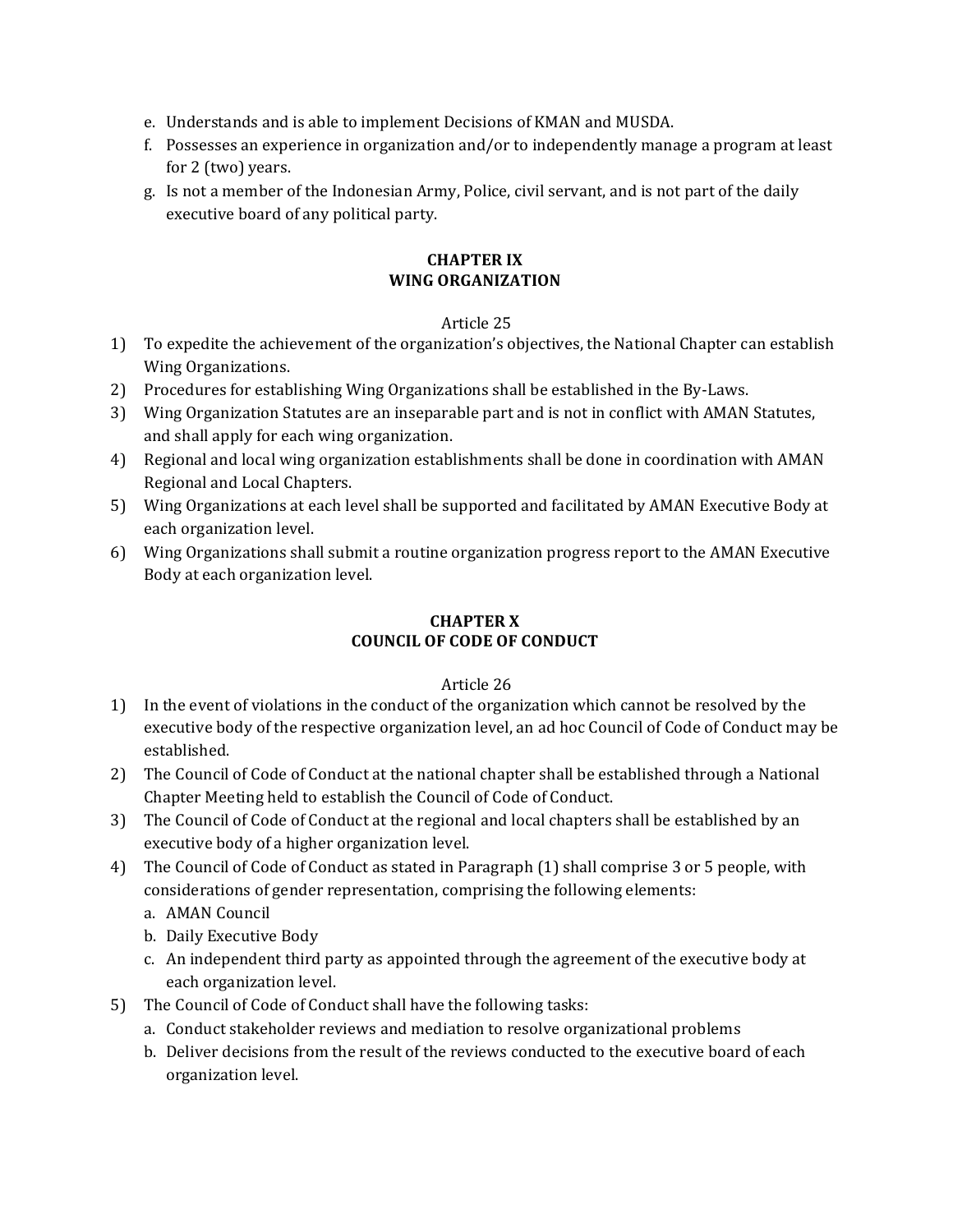#### **CHAPTER XI TERM AND TRANSITION PERIOD**

#### Article 27

- 1) Secretary General, Regional BPH Chair, and Local BPH Chair can only be elected for a maximum of 2 terms.
- 2) The outgoing executive officer shall be responsible in the management of the organization until their office is handed over to a new executive officer.
- 3) Handover of office as stated in Paragraph (2) shall be done at the latest 3 months after KMAN/MUSWIL/MUSDA.

#### **CHAPTER XI CONGRESS, DELIBERATIONS AND MEETINGS**

- 1) Congress, deliberations (*musyawarah*), and meetings as a forum for organization decision making in AMAN shall comprise of:
	- a. Congress of the Indigenous Peoples of the Archipelago, hereafter referred to as KMAN (*Kongres Masyarakat Adat Nusantara*)
	- b. Extraordinary Congress of the Indigenous Peoples of the Archipelago, hereafter referred to as KMANLUB (*Kongres Masyarakat Adat Nusantara Luar Biasa*)
	- c. Regional Deliberations, hereafter referred to as MUSWIL (Musyawarah Wilayah)
	- d. Extraordinary Regional Deliberations, hereafter referred to as MUSWILUB (*Musyawarah Wilayah Luar Biasa*)
	- e. Local Deliberations, hereafter referred to as MUSDA (Musyawarah Daerah)
	- f. Extraordinary Local Deliberations, hereafter referred to as MUSDALUB (*Musyawarah Daerah*) *Luar Biasa*)
	- g. National Work Meeting of the Indigenous Peoples of the Archipelago, hereafter referred to as RAKERNAS (*Rapat Kerja Nasional*)
	- h. Regional Work Meeting, hereafter referred to as RAKERWIL (*Rapat Kerja Wilayah*)
	- i. Local Work Meeting, hereafter referred to as RAKERDA (*Rapat Kerja Daerah*)
	- j. National Chapter Meeting, hereafter referred to as RPB (*Rapat Pengurus Besar*)
	- k. Regional Chapter Meeting, hereafter referred to as RPW (*Rapat Pengurus Wilayah*)
	- l. Local Chapter Meeting, hereafter referred to as RPD (*Rapat Pengurus Daerah*)
	- m. AMAN Council Meeting
- 2) KMAN is the highest level of authority in the AMAN organization, and shall be held by AMAN National Chapter once every 5 (five) years, and shall have the authority to:
	- a. Decide and/or amend AMAN Statutes
	- b. Formulate and establish AMAN Work Program Outline
	- c. Assess AMAN National Chapter accountability
	- d. Decide and appoint members of the AMAN National Council
	- e. Elect and appoint AMAN Secretary General.
	- f. Decide on and revoke AMAN membership status.
	- g. Make and determine AMAN's general and political views.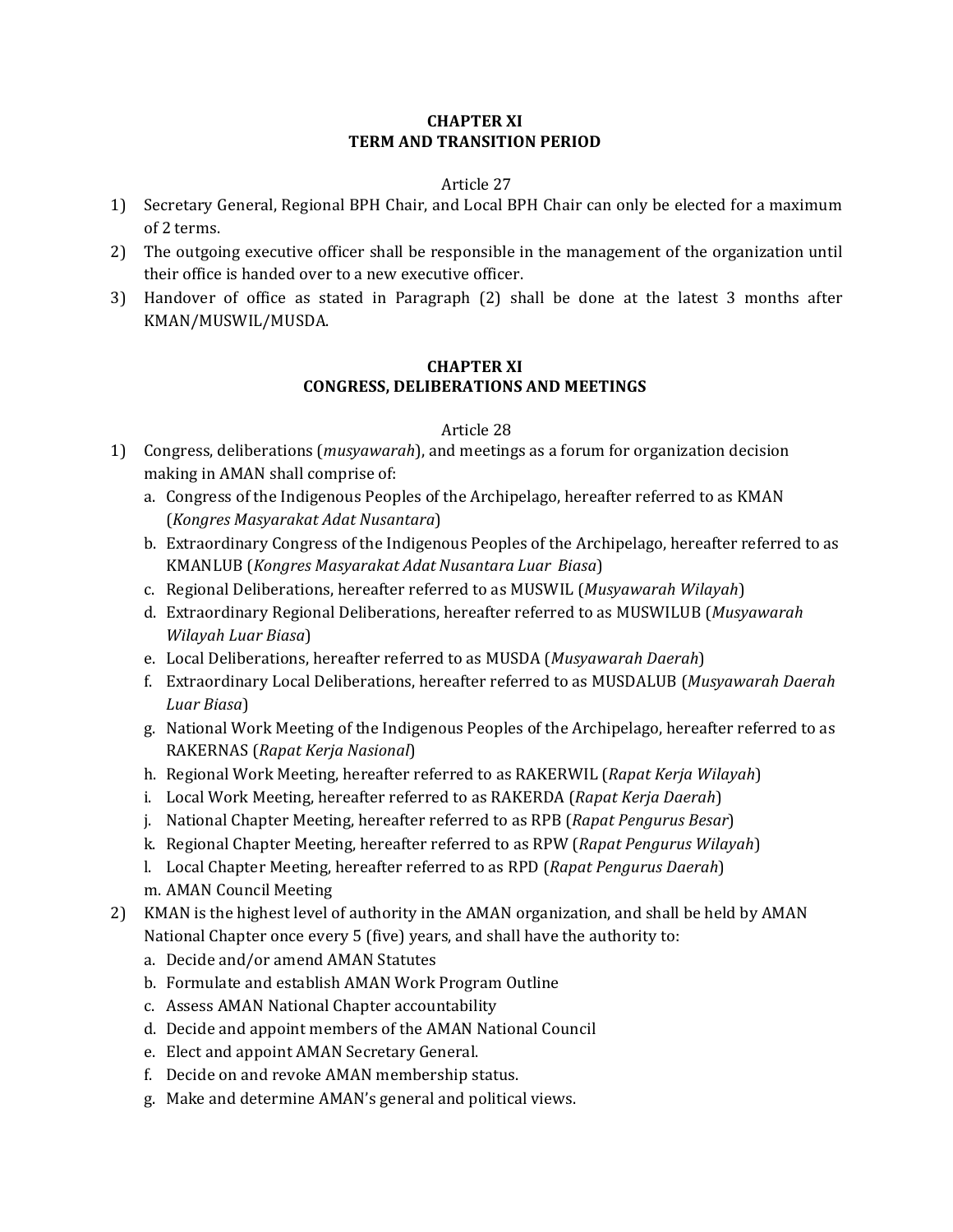h. Determine a number of candidate sites for the next KMAN venue.

- 3) KMAN participants shall be members of AMAN
- 4) KMAN shall be attended by members of AMAN, National Chapter, Regional Chapters, Local Chapters, Wing Organizations, bodies, and invited participants.
- 5) KMANLUB shall have the same authority as KMAN and can be held only in event of a social political condition that threatens the existence of the organization or in the event of the dissolution of AMAN should the organization be no longer needed.
- 6) Procedures of holding KMANLUB shall be established in the By-Laws.
- 7) KMAN and KMANLUB shall be deemed valid if attended by more than  $\frac{1}{2}$  (half) of the number of members.
- 8) Should KMAN and KMANLUB fail to meet quorum, then it shall be postponed for 24 hours in which afterward shall be determined as meeting quorum requirements.

## Article 29

- 1) Regional Deliberations or MUSWIL shall be held by Regional Chapter at least once every 5 (five) years and shall have the authority to:
	- a. Assess AMANWIL Accountability
	- b. Develop AMANWIL Work Program
	- c. Elect and appoint DAMANWIL members and Chair of BPH AMANWIL
	- d. Make other decisions within the limits of its authority.
- 2) MUSWIL participants shall be members of AMAN
- 3) MUSWIL shall be attended by members of AMAN, Regional Chapter, Local Chapters, Wing Organizations, and invited participants.
- 4) MUSWILUB shall have the same authority as MUSWIL and can be held only in event of a social political condition that threatens the existence of the organization or in the event of the dissolution of AMAN should the organization be no longer needed.
- 5) Procedures of holding MUSWILUB shall be established in the By-Laws.
- 6) MUSWIL and MUSWILUB shall be deemed valid if attended by more than  $\frac{1}{2}$  (half) of the number of members in the respective region.
- 7) Should MUSWIL and MUSWILUB fail to meet quorum, then it shall be postponed for 24 hours in which afterward shall be determined as meeting quorum requirements.

- 1) Local Deliberations or MUSDA shall be held by AMANDA Executive Board at least once every 5 (five) years and shall have the authority to:
	- a. Develop AMANDA Work Program
	- b. Assess the accountability of BPH AMANDA and DAMANDA as Local Executive Board
	- c. Elect and appoint DAMANDA members and Chair of BPH AMANDA
	- d. Make other decisions within the limits of its authority.
- 2) MUSDA participants shall be members of AMAN
- 3) MUSDA shall be attended by members of AMAN, Local Chapter, Wing Organizations, and invited participants.
- 4) MUSDALUB shall have the same authority as MUSDA and can be held only in event of a social political condition that threatens the existence of the organization or in the event of the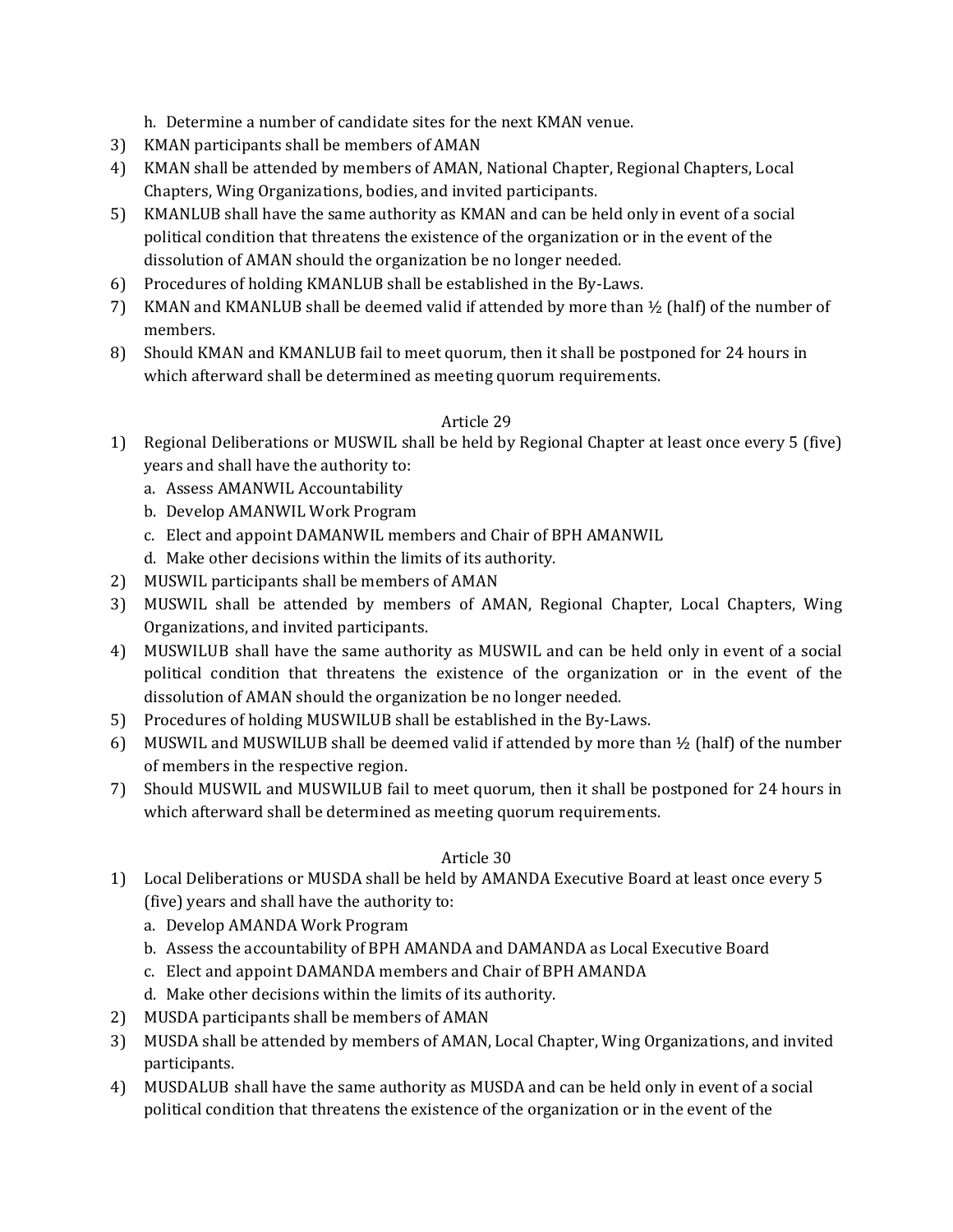dissolution of AMAN should the organization be no longer needed.

- 5) Procedures of holding MUSDALUB shall be established in the By-Laws.
- 6) MUSDA and MUSDALUB shall be deemed valid if attended by more than  $\frac{1}{2}$  (half) of the number of members in the respective region.
- 7) Should MUSDA and MUSDALUB fail to meet quorum, then it shall be postponed for 24 hours in which afterward shall be determined as meeting quorum requirements.

## Article 31

- 1) National Work Meeting of the Indigenous Peoples of the Archipelago hereafter shall be referred to as RAKERNAS
- 2) RAKERNAS AMAN is a decision-making mechanism under KMAN which shall be held at least once every 2 (two) years.
- 3) RAKERNAS shall be held by AMAN Secretary General.
- 4) RAKERNAS participants shall be valid members of DAMANNAS, AMAN Secretary General, and delegates from AMANWIL and AMANDA executive boards.
- 5) RAKERNAS shall be held to, among others:
	- a. Approve and/or revoke AMAN membership status.
	- b. Elaborate on Work Program Outline into the organization's operational work program.
	- c. Receive organization progress report as submitted by AMAN Secretary General, BPH AMANWIL, and BPH AMANDA
	- d. Provide recommendations to improve on the conduct of the organization
	- e. Make other strategic decisions.
- 6) AMAN Council Meeting shall be held to, among others:
	- a. Screen potential candidates for AMAN Secretary General
	- b. Develop legislative agenda to be discussed during RPB
	- c. Establish Council of Code of Conduct
	- d. Evaluate results of organization performance oversight

## Article 32

- 1) Regional Work Meeting hereafter shall be referred to as RAKERWIL.
- 2) RAKERWIL is a decision-making mechanism under MUSWIL which shall be held at least once every 2 (two) years.
- 3) RAKERWIL shall be held by BPH AMANWIL.
- 4) RAKERWIL participants shall be members of DAMANWIL and BPH, as well as delegates from BPH AMANDA.
- 5) RAKERWIL shall be held to, among others:
	- a. Elaborate on Work Program Outline into the organization's operational work program.
	- b. Receive organization progress report as submitted by BPH AMANWIL and BPH AMANDA
	- c. Provide recommendations to improve on the conduct of the organization
	- d. Make other strategic decisions.

- 1) Local Work Meeting hereafter shall be referred to as RAKERDA.
- 2) RAKERDA is a decision-making mechanism under MUSDA which shall be held at least once every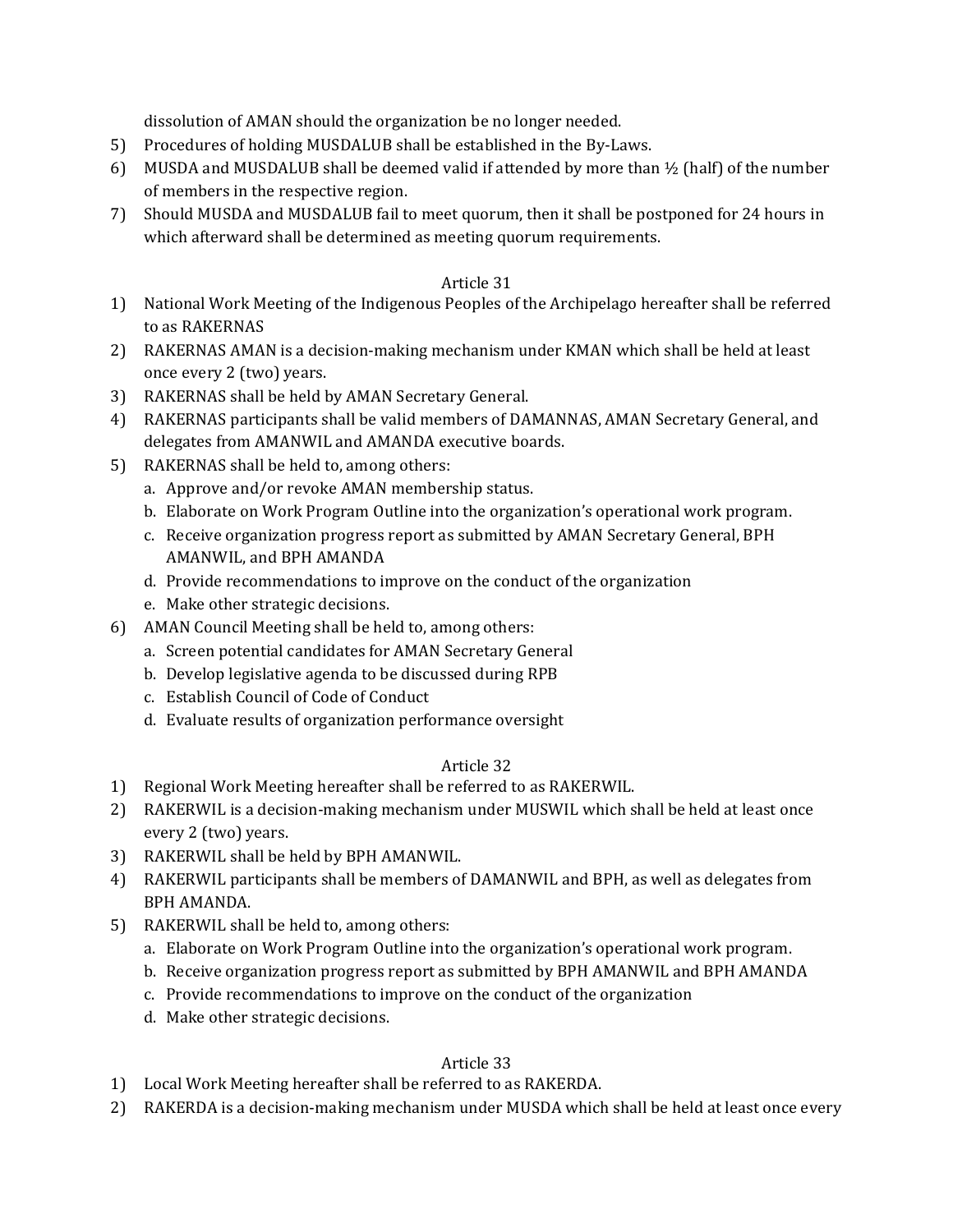2 (two) years.

- 3) RAKERDA shall be held by BPH AMANDA.
- 4) RAKERDA participants shall be members of DAMANDA and BPH AMANDA, as well as delegates from AMAN members in the respective local jurisdictions.
- 5) RAKERDA shall be held to, among others:
	- a. Elaborate on Work Program Outline into the organization's operational work program.
	- b. Receive organization progress report as submitted by BPH AMANWIL and BPH AMANDA
	- c. Provide recommendations to improve on the conduct of the organization
	- d. Make other strategic decisions.

## Article 34

- 1) AMAN National Chapter Meeting hereafter shall be referred to as RPB AMAN
- 2) RPB shall be held at least once every 1 (one) year.
- 3) RPB participants shall be members of DAMANNAS and AMAN Secretary General along with other officers.
- 4) RPB shall be held to, among others:
	- a. Carry out routine evaluation on the conduct of the organization and AMAN work program implementation, as well as carry out necessary improvements.
	- b. Create and issue recommendations for all AMAN organization components to improve their respective performance
	- c. Formulate and issue Decision of National Chapter to deliver to and be implemented by all organization chapters and/or members of AMAN.
	- d. Formulate and issue statement on AMAN's standing.
	- e. Approve and/or revoke AMAN membership status.

## Article 35

- 1) AMAN Regional Chapter Meeting hereafter shall be referred to as RPW AMAN
- 2) RPW shall be held at least once every 1 (one) year.
- 3) RPW participants shall be DAMANWIL and BPH AMANWIL.
- 4) RPW shall be held to:
	- a. Carry out routine evaluation on the conduct of the organization and AMAN work program implementation, as well as carry out necessary improvements.
	- b. Create and issue recommendations for all AMAN organization components to improve their respective performance
	- c. Formulate and issue Decision of Regional Chapter to deliver to and be implemented by all organization chapters and/or members of AMAN.
	- d. Formulate and issue statement on AMAN's regional standing.
	- e. Recommend and verify new member candidates to deliver to RPB.

- 1) AMAN Local Chapter Meeting hereafter shall be referred to as RPD AMAN.
- 2) RPD shall be held at least once every 1 (one) year.
- 3) RPD participants shall be DAMANDA and BPH AMANDA.
- 4) RPD shall be held to: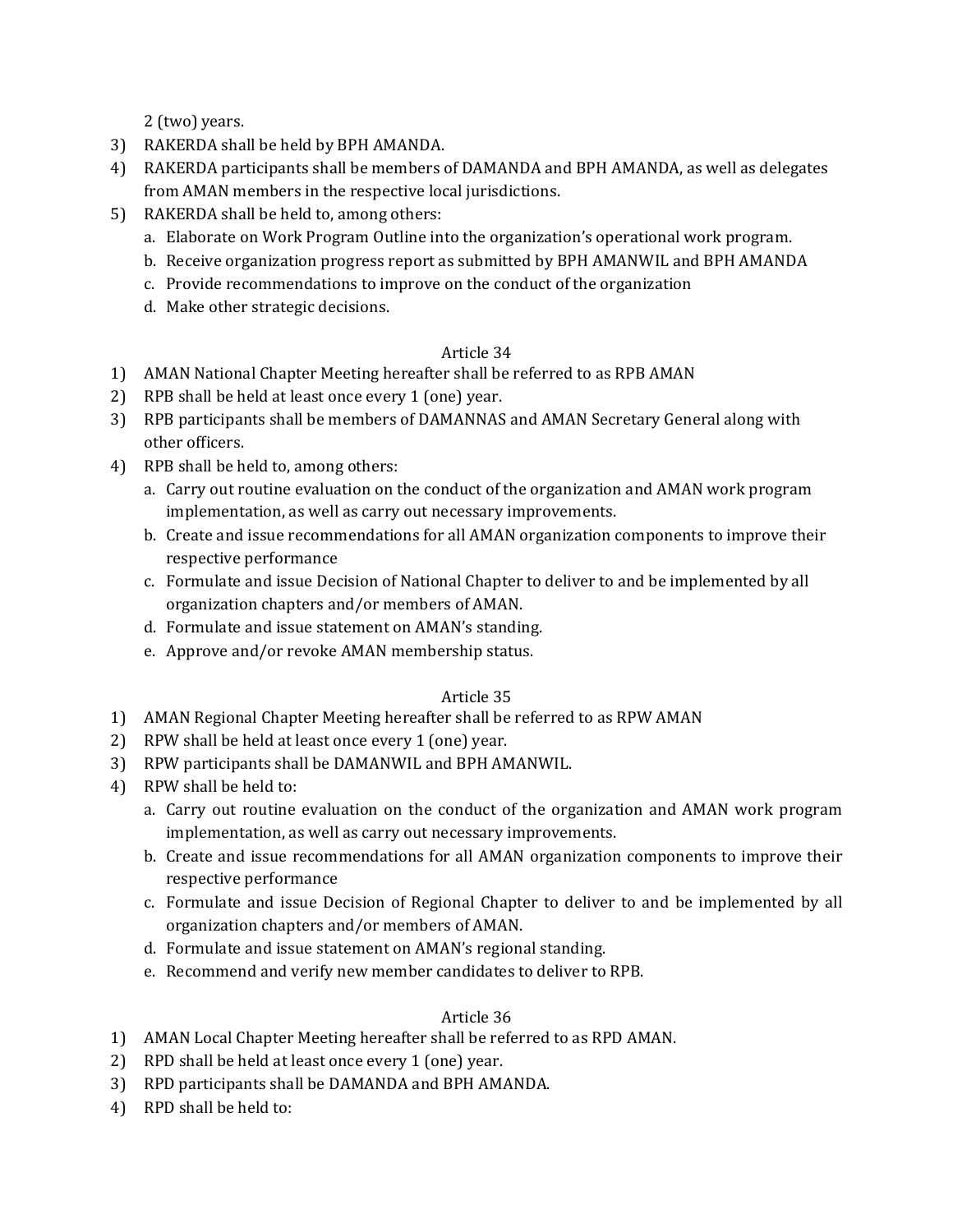- a. Carry out routine evaluation on the conduct of the organization and AMAN work program implementation, as well as carry out necessary improvements.
- b. Formulate and issue Decision of Regional Chapter to deliver to and be implemented by all organization chapters and/or members of AMAN.
- c. Formulate and issue Decision of Local Chapter to deliver to and be implemented by all organization chapters and/or members of AMAN.
- d. Formulate and issue statement on AMAN's standing.
- e. For local jurisdictions that does not yet have a Local Chapter Executive Board, RPD may verify and determine new member candidates to recommend to RPB or Rakernas.

AMAN Council Meeting shall be held to, among others:

- a) Screen potential candidates for AMAN Secretary General for the National Chapter, Chair of BPH Wilayah for Regional Executive Board, and Chair of BPH Daerah for Local Executive Board.
- b) Develop legislative agenda to be discussed during official organization meetings at each respective levels.
- c) Establish the Council of Code of Conduct
- d) Evaluate results of organization performance oversight

## **CHAPTER X DECISION-MAKING**

#### Article 38

Decision making in the Congress, Deliberations, and Meetings shall be held through deliberation and consensus, and if such is not possible, decisions shall be made based on the highest number of votes.

## **CHAPTER XI REVENUE AND WEALTH**

#### Article 39

Organization's revenue shall be sourced from:

- a) Membership dues
- b) Members' contributions
- c) Non-binding contributions from external parties
- d) Legal business revenues
- e) Cooperation with other parties insofar as they do not conflict with the organization's Statutes and By-Laws and other valid regulations.

#### Article 40

- 1) Wealth accumulated by AMAN in any form shall be property of the organization.
- 2) Organization's wealth as stated in Paragraph (1) shall include cash money, securities, and moveable and immovable assets.

## **CHAPTER XII SANCTIONS**